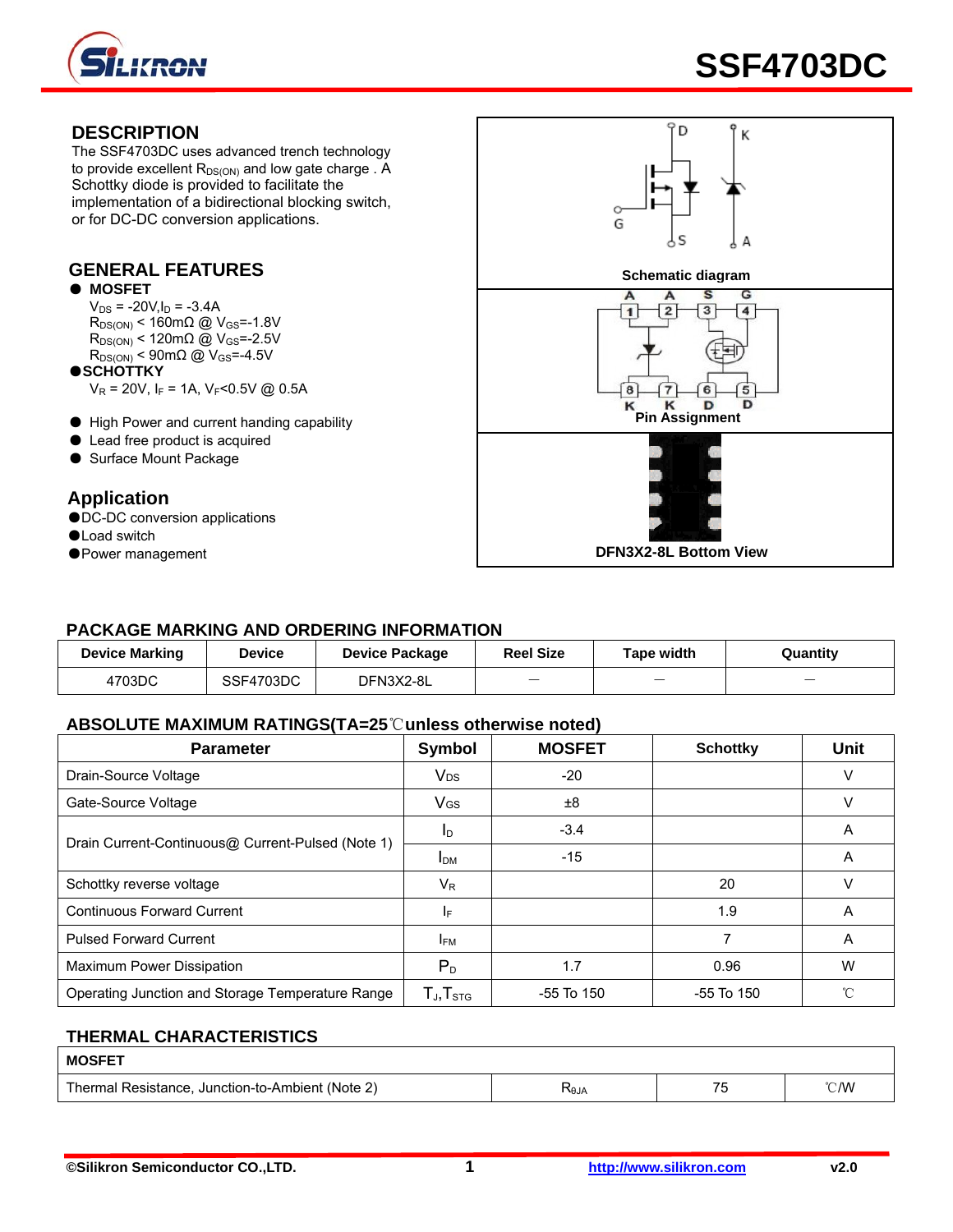

| <b>Schottky</b>                                  |             |    |                |
|--------------------------------------------------|-------------|----|----------------|
| Thermal Resistance, Junction-to-Ambient (Note 2) | <b>RLGZ</b> | 80 | $^{\circ}$ C/W |

#### **ELECTRICAL CHARACTERISTICS (TA=25**℃**unless otherwise noted)**

| <b>Parameter</b>                          | <b>Symbol</b>           | <b>Condition</b>                                              | Min     | <b>Typ</b>     | <b>Max</b>      | <b>Unit</b>  |
|-------------------------------------------|-------------------------|---------------------------------------------------------------|---------|----------------|-----------------|--------------|
| OFF CHARACTERISTICS                       |                         |                                                               |         |                |                 |              |
| Drain-Source Breakdown Voltage            | <b>BV<sub>DSS</sub></b> | $V_{GS}$ =0V I <sub>D</sub> =-250µA                           | $-20$   |                |                 | $\vee$       |
| Zero Gate Voltage Drain Current           | $I_{DSS}$               | $V_{DS}$ =-16V, $V_{GS}$ =0V                                  |         |                | $-1$            | μA           |
| Gate-Body Leakage Current                 | l <sub>GSS</sub>        | $V_{GS}$ = $\pm$ 8V, V <sub>DS</sub> =0V                      |         |                | ±100            | nA           |
| <b>ON CHARACTERISTICS (Note 3)</b>        |                         |                                                               |         |                |                 |              |
| Gate Threshold Voltage                    | $V_{GS(th)}$            | $V_{DS} = V_{GS}I_D = -250 \mu A$                             | $-0.45$ | $-0.7$         | $-1$            | $\vee$       |
|                                           | $R_{DS(ON)}$            | $V_{GS} = -4.5V$ , $I_D = -3.4A$                              |         | 73             | 90              | $m\Omega$    |
| Static Drain-Source On-Resistance         |                         | $V_{GS}$ =-2.5V, $I_{D}$ =-2.5A                               |         | 99             | 120             |              |
|                                           |                         | $V_{GS} = -1.8V$ , $I_D = -1.5A$                              |         | 133            | 160             |              |
| Forward<br>Transconductance               | $q_{FS}$                | $V_{DS} = -5V$ , $I_D = -3.4A$                                | 4       | $\overline{7}$ |                 | S            |
| <b>DYNAMIC CHARACTERISTICS (Note4)</b>    |                         |                                                               |         |                |                 |              |
| Input Capacitance                         | $C_{\text{lss}}$        |                                                               |         | 540            |                 | <b>PF</b>    |
| <b>Output Capacitance</b>                 | $C_{\rm oss}$           | $V_{DS}$ =-10V, $V_{GS}$ =0V,<br>$F=1.0MHz$                   |         | 70             |                 | <b>PF</b>    |
| Reverse Transfer Capacitance              | C <sub>rss</sub>        |                                                               |         | 50             |                 | PF           |
| <b>SWITCHING CHARACTERISTICS (Note 4)</b> |                         |                                                               |         |                |                 |              |
| Turn-on Delay Time                        | $t_{d(on)}$             |                                                               |         | 10             |                 | nS           |
| Turn-on Rise Time                         | $t_{r}$                 | $V_{DD}$ =-10V, $I_D$ =-3.4A                                  |         | 12             |                 | nS           |
| Turn-Off Delay Time                       | $t_{d(off)}$            | $V_{GS} = -4.5V$ , R <sub>GEN</sub> =30                       |         | 44             |                 | nS           |
| Turn-Off Fall Time                        | t                       |                                                               |         | 22             |                 | nS           |
| <b>Total Gate Charge</b>                  | Q <sub>g</sub>          |                                                               |         | 6.1            |                 | nC           |
| Gate-Source Charge                        | $Q_{gs}$                | $V_{DS}$ =-10V, I <sub>D</sub> =-3.4A, V <sub>GS</sub> =-4.5V |         | 0.6            |                 | nC           |
| Gate-Drain Charge                         | $Q_{gd}$                |                                                               |         | 1.6            |                 | nC           |
| <b>DRAIN-SOURCE DIODE CHARACTERISTICS</b> |                         |                                                               |         |                |                 |              |
| Diode Forward Voltage (Note 3)            | $V_{SD}$                | $V_{GS}$ =0V, $I_S$ =-1A                                      |         | $-0.83$        | $-1$            | V            |
| Diode Forward Current (Note 2)            | $\mathsf{I}_\mathsf{S}$ |                                                               |         |                | $-2$            | Α            |
| <b>SCHOTTKY PARAMETERS</b>                |                         |                                                               |         |                |                 |              |
| Forward Voltage Drop                      | $V_F$                   | $I_F = 0.5A$                                                  |         | 0.39           | 0.5             | $\mathsf{V}$ |
| Maximum reverse leakage current           | Irm                     | $V_R = 16V$                                                   |         |                | 0.1             | mA           |
| Junction Capacitance                      | $C_T$                   | $V_R = 10V$                                                   |         | 34             |                 | pF           |
| Schottky Reverse Recovery Time            | trr                     | $I_F = 1A$ , dl/dt=100A/µs                                    |         | 5.2            | 10 <sup>°</sup> | ns           |
| Schottky Reverse Recovery Charge          | Qrr                     | IF=1A, dl/dt=100A/µs                                          |         | 0.8            |                 | nC           |

# **NOTES:**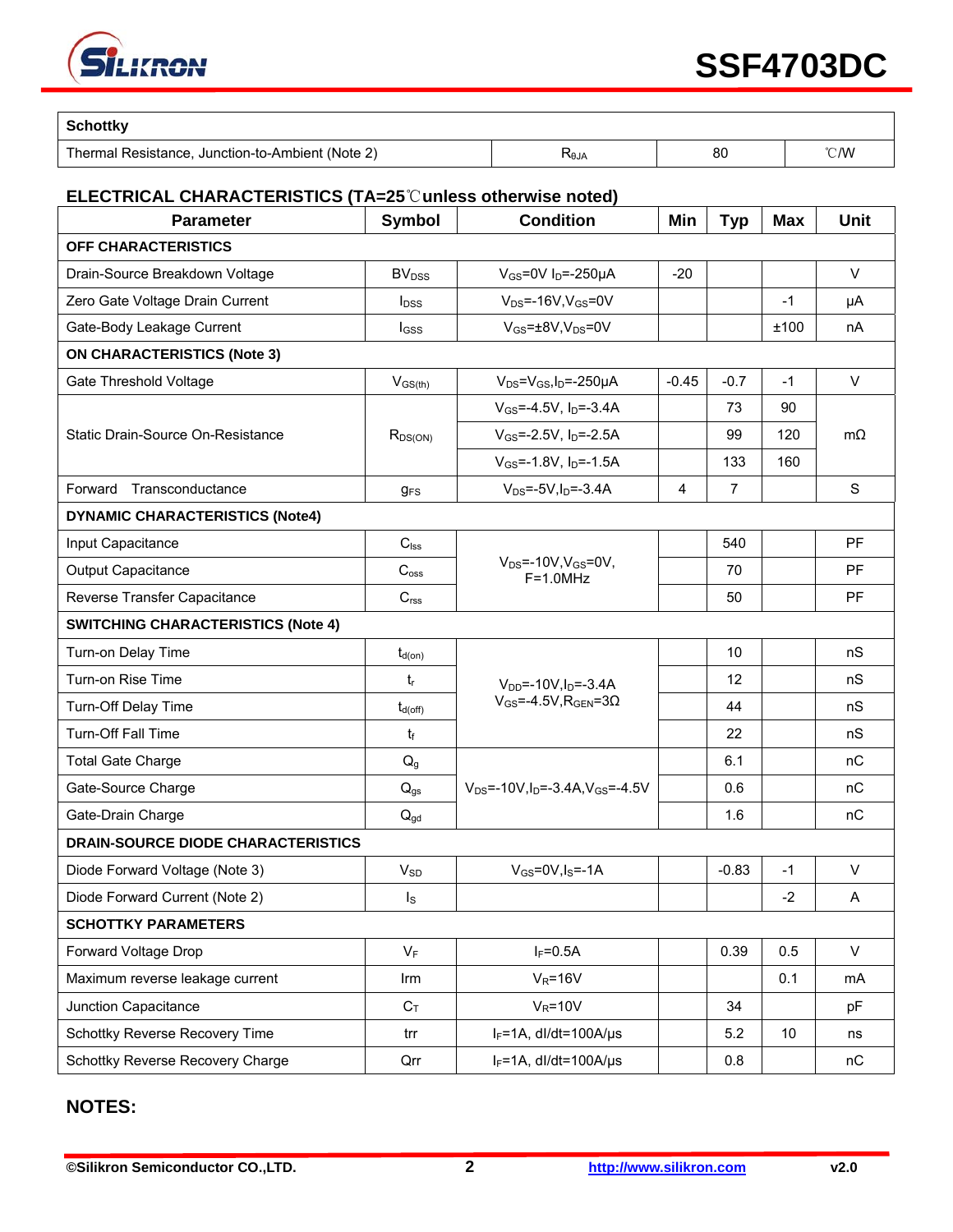

- **1.** Repetitive Rating: Pulse width limited by maximum junction temperature.
- **2.** Surface Mounted on FR4 Board, t ≤ 10 sec.
- **3.** Pulse Test: Pulse Width ≤ 300μs, Duty Cycle ≤ 2%.
- **4.** Guaranteed by design, not subject to production testing.

# **TYPICAL ELECTRICAL AND THERMAL CHARACTERISTICS**(**MOSFET**)



**Figure1:Switching Test Circuit** 





Figure 5:On-Resistance vs. Drain Current Figure 6: Capacitance



**Figure 2:Switching Waveforms** 



**Figure 3:Output Characteristics Figure 4:Transfer Characteristics** 

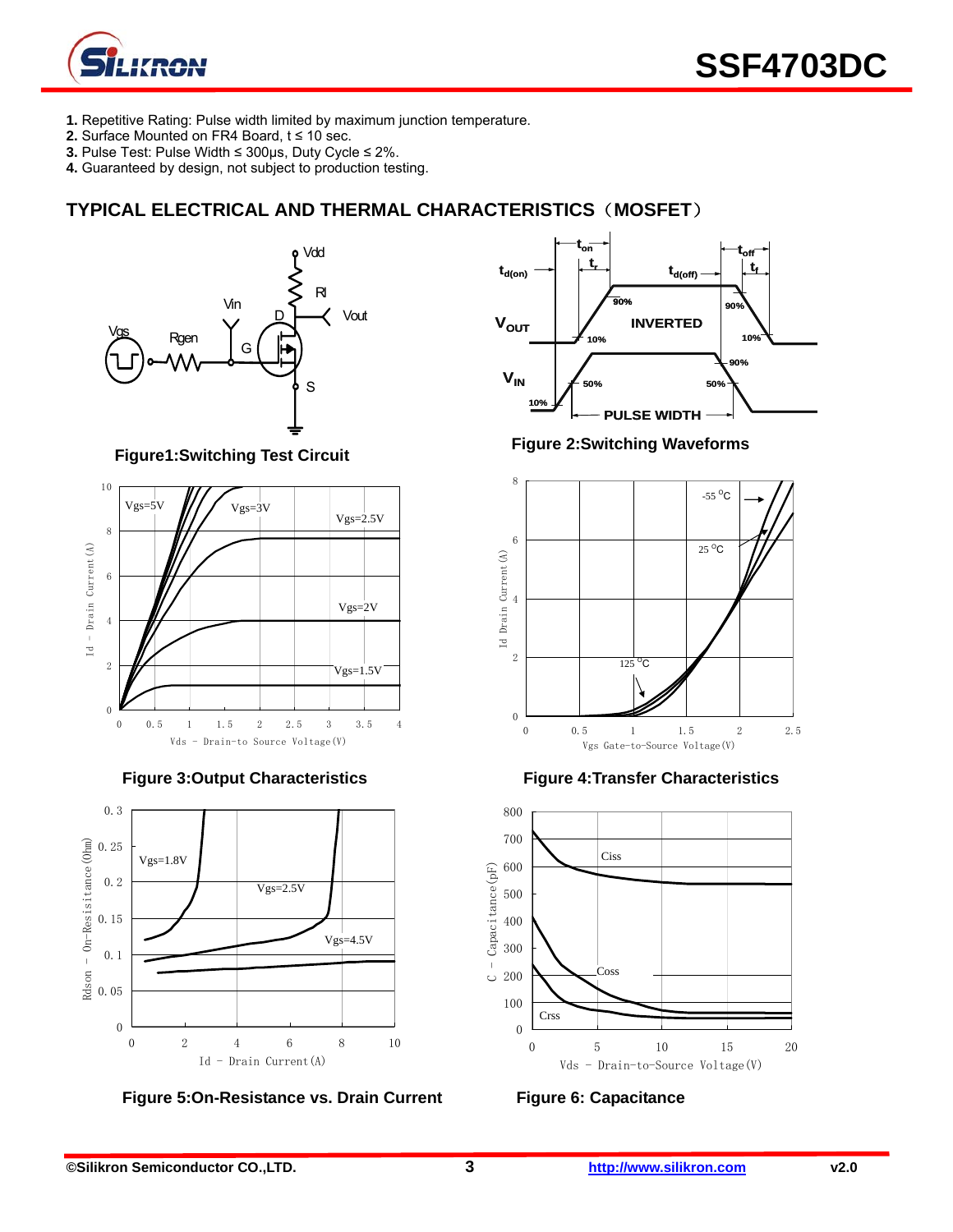



**Figure 7: Normalized Maximum Transient Thermal Impedanc** 





**Reverse Current vs. Junction Temperature** 

**Figure 8: Figure 9: Forward Voltage Drop**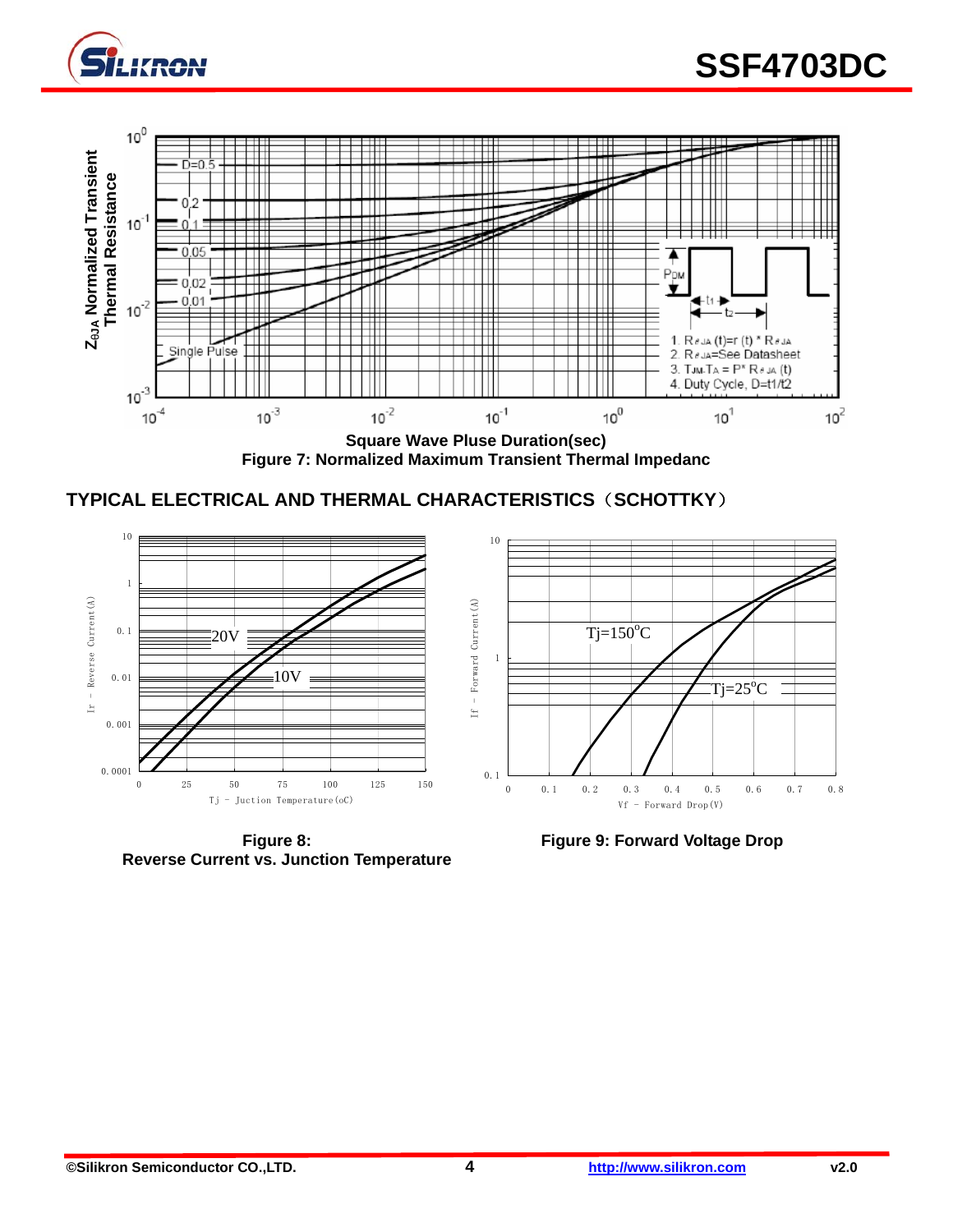![](_page_4_Picture_0.jpeg)

# **DFN3X2-8L PACKAGE INFORMATION**

**Dimensions in Millimeters (UNIT:mm)**

![](_page_4_Figure_4.jpeg)

# **NOTES**:

1. All dimensions are in millimeters.

2. Tolerance ±0.10mm (4 mil) unless otherwise specified

3. Package body sizes exclude mold flash and gate burrs. Mold flash at the non-lead sides should be less than 5 mils.

4. Dimension L is measured in gauge plane.

5. Controlling dimension is millimeter, converted inch dimensions are not necessarily exact.